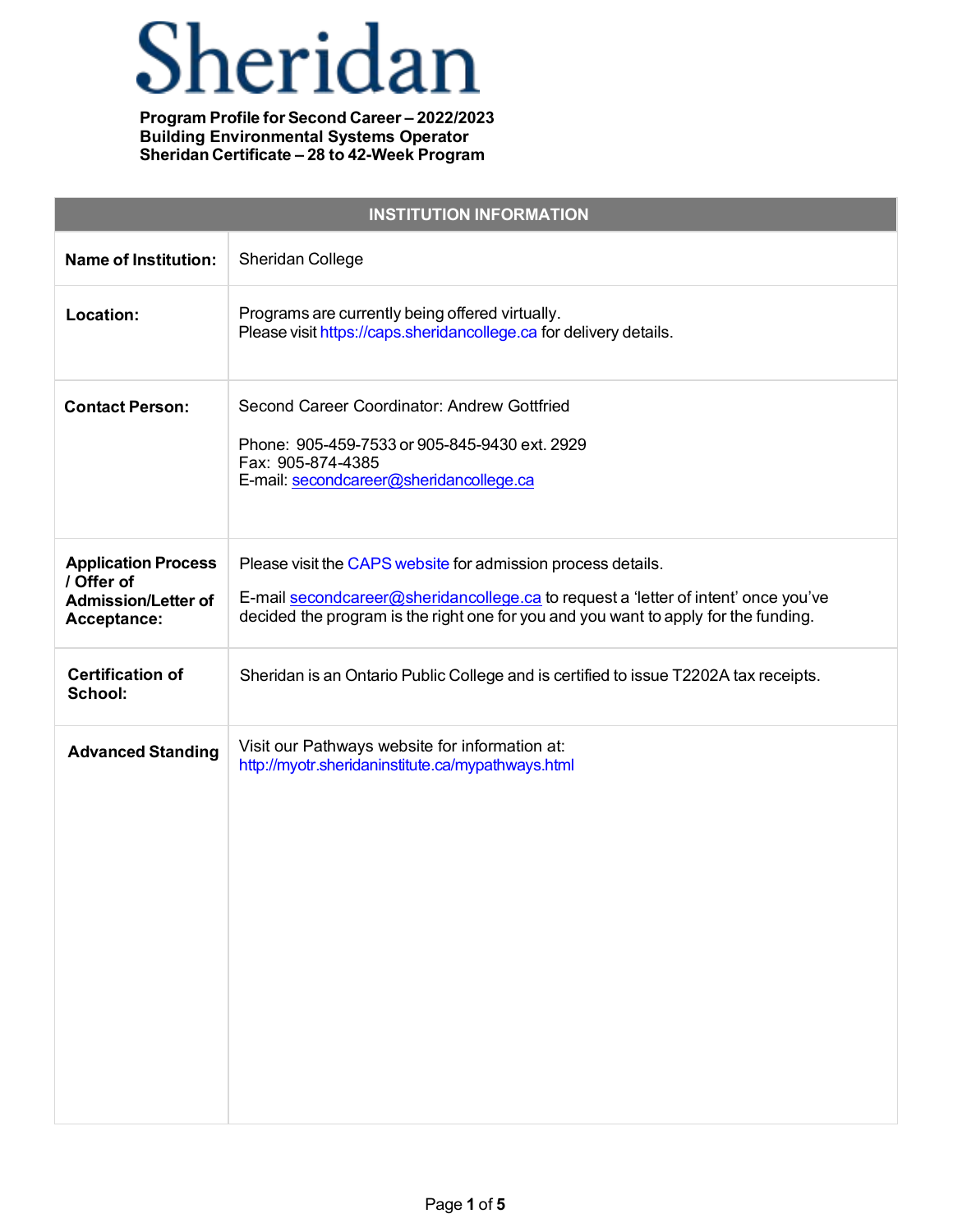

| <b>PROGRAM INFORMATION</b>                                                         |                                                                                                                                                                                                                                                                                                                                                                                    |  |
|------------------------------------------------------------------------------------|------------------------------------------------------------------------------------------------------------------------------------------------------------------------------------------------------------------------------------------------------------------------------------------------------------------------------------------------------------------------------------|--|
| Program Name/<br><b>Credential:</b>                                                | Building Environmental Systems Operator / Sheridan Certificate                                                                                                                                                                                                                                                                                                                     |  |
| <b>Program-Specific</b><br><b>Admission</b><br><b>Requirements:</b>                | https://caps.sheridancollege.ca/products/building-environmental-systems-class-1.aspx                                                                                                                                                                                                                                                                                               |  |
| <b>Program Offered</b><br>SEPTEMBER 2022<br>Start/End dates by<br>semester         | Sept. 12, 2022<br>Jan. 9, 2023<br>May 8, 2023<br>$2 \vert$<br>3<br>1<br>To<br>To<br>To<br>Dec. 16, 2022<br>Apr. 14, 2023<br>Aug. 11, 2023                                                                                                                                                                                                                                          |  |
| <b>Program Offered</b><br><b>JAN 2023</b><br>Start/End dates by<br>semester        | Jan. 9, 2023<br>May 8, 2023<br>Sept 12, 2023<br>$2 \vert$<br>3<br>$\mathbf{1}$<br>To<br>To<br>To<br>Apr. 14, 2023<br>Aug. 11, 2023<br>Dec 16, 2023                                                                                                                                                                                                                                 |  |
| <b>Program Offered</b><br><b>MAY 2023</b><br><b>Start/End dates by</b><br>semester | Jan. 9, 2024<br>May 8, 2023<br>Sept 12, 2023<br>$\mathbf{1}$<br>$2$ To<br>To<br>3<br>To.<br>Dec 16, 2023<br>Apr. 16, 2024<br>Aug. 11, 2023                                                                                                                                                                                                                                         |  |
| Program Length/<br><b>Hours/Weeks:</b>                                             | Program duration (weeks): 28-42<br>Total instructional hours: 378<br>Programs starting in September have a holiday break of approximately 3 weeks.<br>Programs starting in January and May run continuously over 8 months (no summer break), with<br>two weeks between semesters.<br>Students will be notified about their class schedule prior to the beginning of each semester. |  |
| <b>Class Size:</b>                                                                 | Approximately 35                                                                                                                                                                                                                                                                                                                                                                   |  |
| <b>Course Outline:</b>                                                             | https://www.sheridancollege.ca/programs/courses/course-outline-search                                                                                                                                                                                                                                                                                                              |  |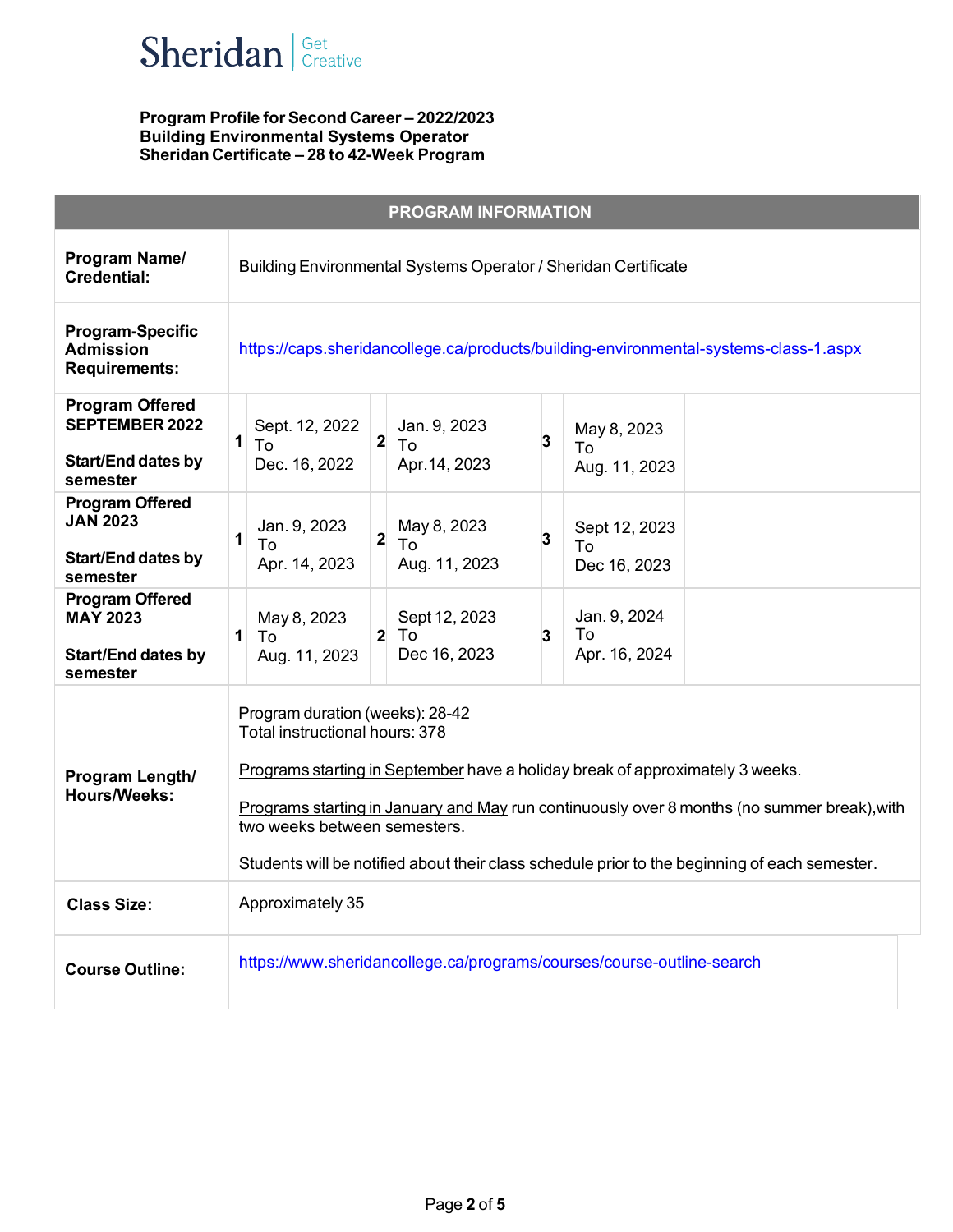

|                                                                                                       | \$1840.86                                                                                                                                                                                                                                               |
|-------------------------------------------------------------------------------------------------------|---------------------------------------------------------------------------------------------------------------------------------------------------------------------------------------------------------------------------------------------------------|
| <b>Annual Tuition:</b>                                                                                | https://caps.sheridancollege.ca/products/building-environmental-systems-class-1.aspx                                                                                                                                                                    |
| (applicable at time<br>of publication -<br>subject to change<br>without notice)                       | Tuition fees are regulated by the Ministry of Advanced Education and Skills Development<br>and a change could be made by action of the Ontario Government.                                                                                              |
|                                                                                                       | As the Fee Guide is prepared in advance, Sheridan reserves the right to make changes<br>due to errors and omissions. Additional fees will apply for some programs with a modified<br>curriculum. All information provided is current as of publication. |
| Parking:                                                                                              |                                                                                                                                                                                                                                                         |
| (applicable at time<br>of publication -<br>subject to change<br>without notice)                       | https://epark.sheridancollege.ca/                                                                                                                                                                                                                       |
| <b>Book Costs:</b><br>(applicable at time<br>of publication -<br>subject to change<br>without notice) | \$440                                                                                                                                                                                                                                                   |
| <b>Other Costs:</b>                                                                                   | Ancillary fees - \$286.3                                                                                                                                                                                                                                |
| <b>Payment Policy for</b><br><b>Second Career:</b>                                                    | Purchase your course from our CAPS website when the courses become available and<br>provide your receipt to your ministry.                                                                                                                              |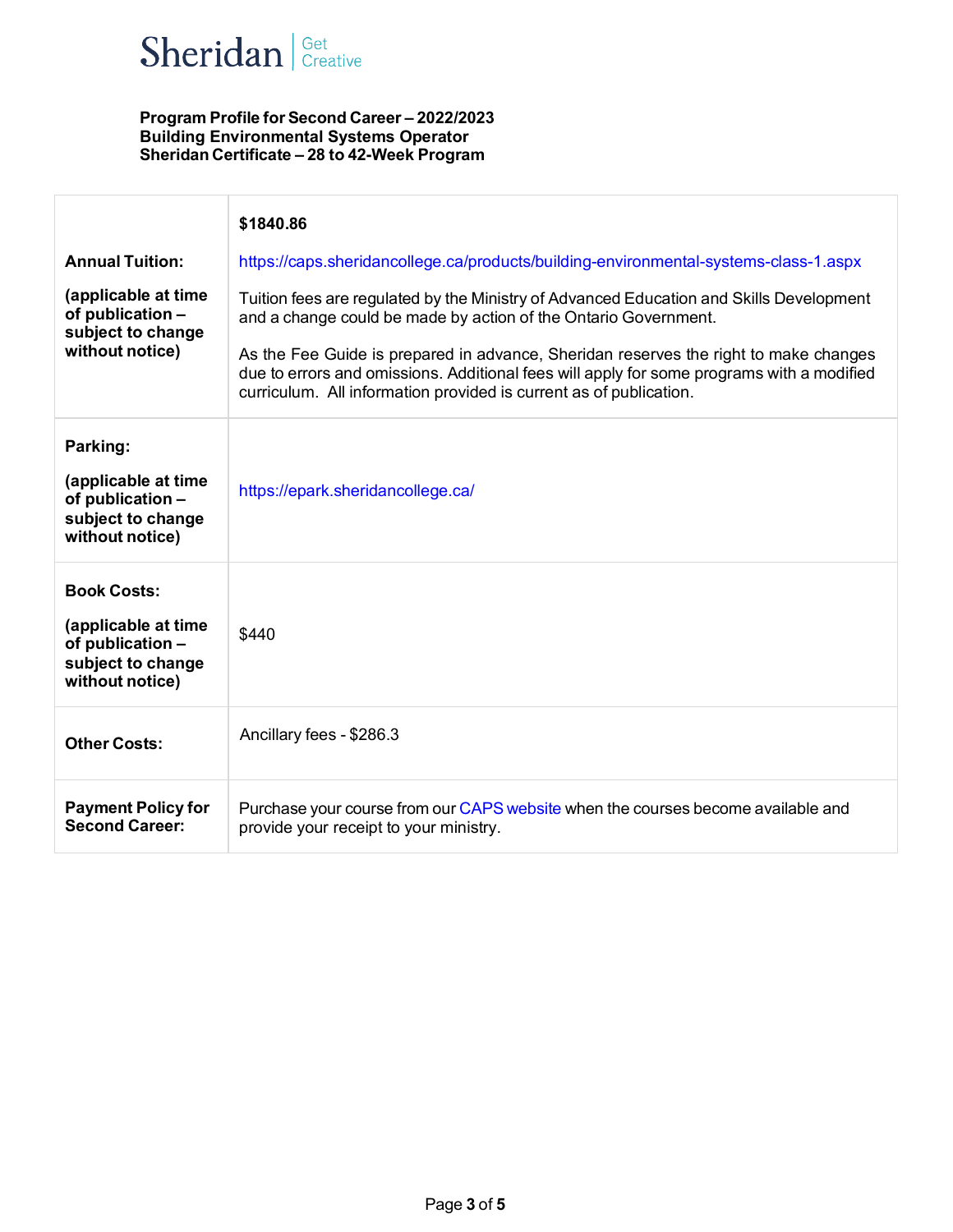

| <b>Withdrawal/Refund</b><br><b>Policy</b>                                                                             | For refunds or withdrawals, please visit:<br>https://caps.sheridancollege.ca/student-guide/transfers-refunds-and-withdrawals.aspx<br>Please note: As a Second Career-funded student, all refunds are to be returned to your<br>funder.                                                                                                                              |
|-----------------------------------------------------------------------------------------------------------------------|---------------------------------------------------------------------------------------------------------------------------------------------------------------------------------------------------------------------------------------------------------------------------------------------------------------------------------------------------------------------|
| <b>Your Second Career</b><br>and Career<br><b>Opportunities:</b>                                                      | Students will have the skills to operate and handle heating systems, air conditioning<br>and refrigeration units, electrical systems as well as air handling, preventive and<br>corrective maintenance, and water treatment programs.                                                                                                                               |
| <b>Please identify the</b><br>main skill learners<br>can expect to gain<br>upon completion of<br>the micro-credential | Training to operate a healthy, energy efficient and economically viable building in<br>any sector. This class includes electives involving hospitals.                                                                                                                                                                                                               |
| <b>Method of</b><br>Instruction:                                                                                      | Online/virtual classroom                                                                                                                                                                                                                                                                                                                                            |
| <b>Equipment</b><br><b>Availability:</b>                                                                              | Students will have access to computers in open access computer labs.                                                                                                                                                                                                                                                                                                |
| <b>Instructor</b><br><b>Qualifications:</b>                                                                           | Our faculty is hired based on a combination of industry experience and academic<br>qualifications. Most faculty have relevant Master's degrees and/or professional<br>certifications where applicable.<br>Our faculty is provided with opportunities to engage in professional development to<br>ensure currency in their field and proficiency in teaching adults. |